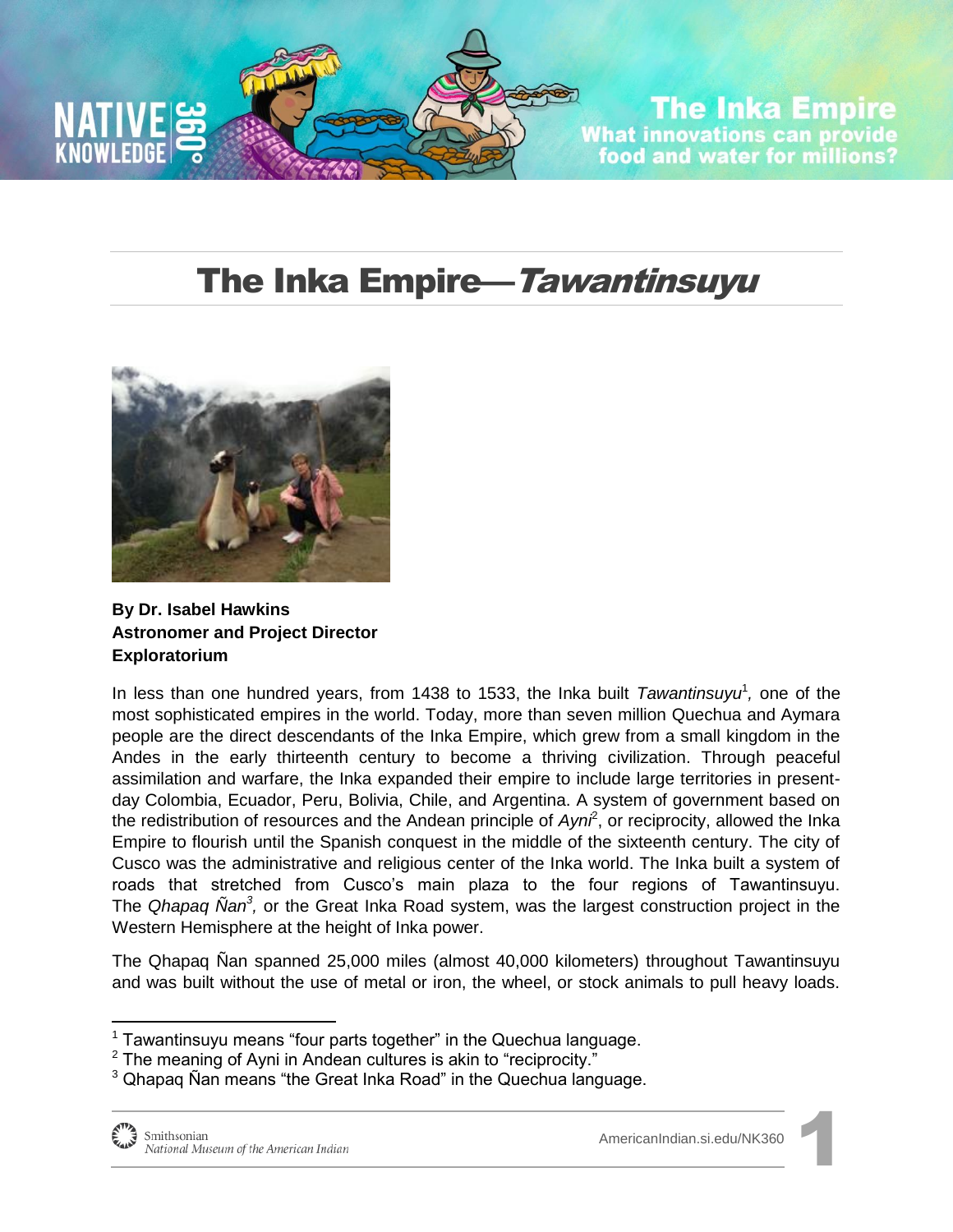

**Essay** 

While llamas can carry up to 60 pounds, they were not used by the Inka in the road construction process as load-carrying animals. The road was built for llamas and foot traffic, not by llamas. The road system allowed the Inka to oversee and manage a territory equivalent to the size of California, Nevada, Arizona, New Mexico, and Texas combined. This extraordinary network of roads meanders down the Pacific coast of South America, from Quito, Ecuador, to Santiago, Chile, traversing one of the most extreme physical geographies on the planet, from snowcapped 16,000-foot (4,900-meter) peaks to the coast, passing through rain forests, grasslands, and deserts. Parts of the road system were built by cultures that preceded the Inka Empire, but the Inka perfected the road network into an engineering marvel that supported transportation, communication, and trade. Inka engineers understood water flow, gravity, and wind erosion, and optimized the road design for human and animal foot traffic. It is estimated that six percent of the Inka road system is still visible, and the existing roads, which continue to be used and maintained by indigenous Andean communities today, are being studied to understand Inka engineering techniques and their application to contemporary projects.

Spanish explorers admired the variety of bridges along the Qhapaq Ñan. In particular, Europeans had never seen a suspension bridge and were amazed to find hundreds of them along the Inka Road system. Q'eswachaka<sup>4</sup>, the last Inka grass suspension bridge, stretches across a gorge high above the Apurímac River in Peru and has been in continuous use for 500 years. The bridge is 100 feet (30 meters) long and is suspended 50 feet (15 meters) above the river. It is made of grass fibers, vines, and other organic materials. Every year, 1,000 villagers from four neighboring Quechua communities gather, twist, and braid by hand a native grass to make 10 miles (16 kilometers) of rope and then work communally over four days to rebuild the bridge. Asking permission of the *Apus*<sup>5</sup>or sacred mountains and making offerings to Pachamama<sup>6</sup> or Mother Earth are important activities that take place in concert with the rebuilding of the bridge. The community also holds a feast to celebrate the new bridge. Q'eswachaka is a key component of the Qhapaq Ñan and a masterpiece of Inka engineering. It also serves as an important example of sustainable engineering—a living expression of the knowledge, practice, and traditions that have been transmitted through generations of Quechua people in the Andes for the benefit of the community.

In addition to a complex road system, monumental architecture, and suspended grass bridges, the Inka applied innovations to terraced agriculture, sophisticated water management and food storage infrastructures, and the domestication of thousands of varieties of potatoes and hundreds of varieties of quinoa and corn. Entire cities were dedicated to developing and experimenting with innovations in water management for drinking and crop irrigation. Crop diversification was essential to ensure plenty of food for millions of people throughout the geographically diverse Inka Empire. Inka innovations were also applied to food preservation, storage, and distribution. Today, indigenous Andean communities are proud of their heritage

 $\overline{a}$ 



 $4$  Q'eswachaka means "braided grass bridge" in the Quechua language.

<sup>&</sup>lt;sup>5</sup> Apu is a "mountain god or powerful mountain spirit" for the Andean people.

 $6$  Pachamama is "the earth-mother goddess" of the Andean people.